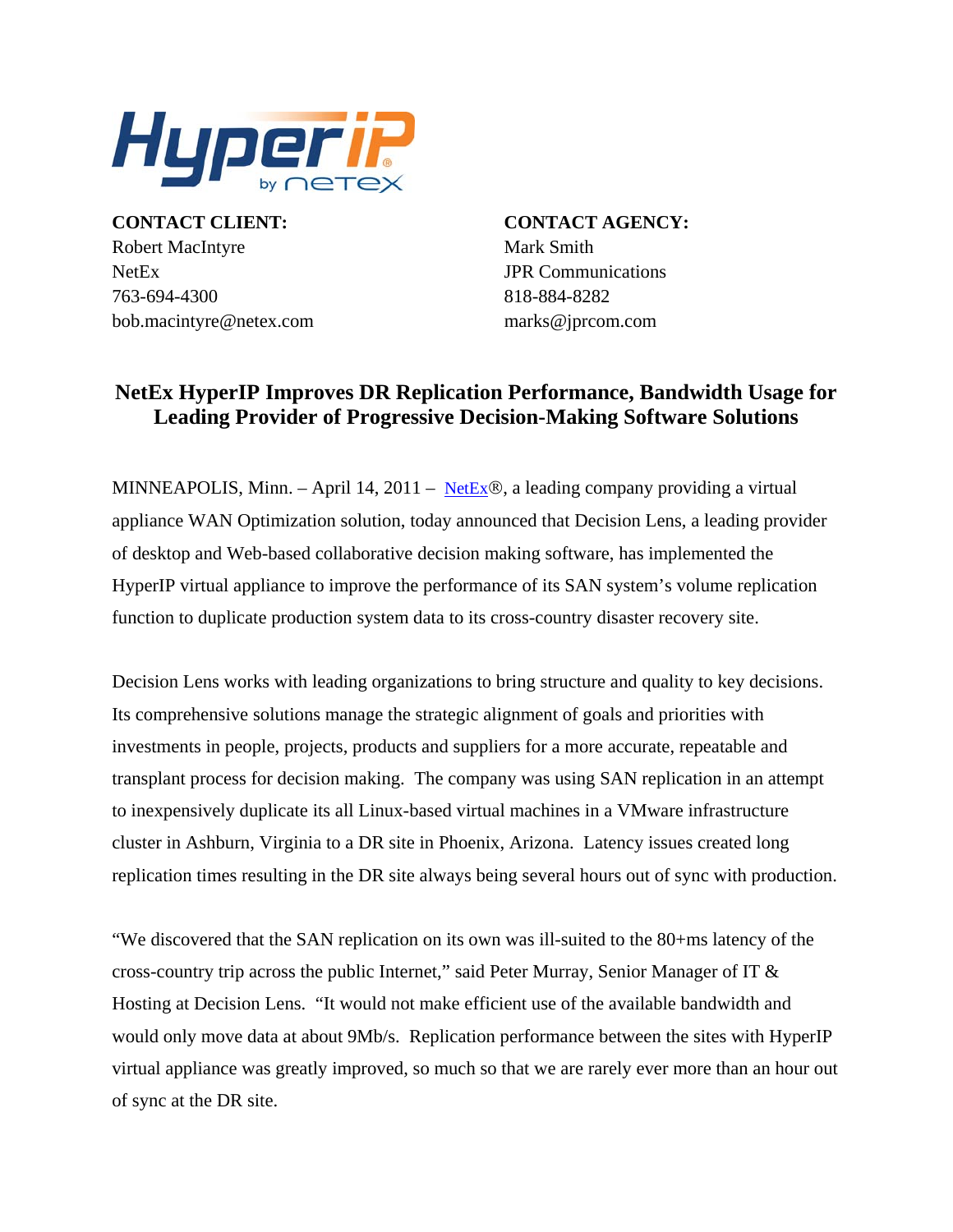"We pay for bandwidth based on a  $95<sup>th</sup>$  percentile average, so being able to control the bandwidth usage between the SAN systems has allowed us to recoup our annual investment in four months in bandwidth cost savings alone. NetEx's HyperIP solution delivered exactly what was promised."

Murray said that he liked the fact that there was no need for additional hardware – each end is served by a VM that lowers the cost of management – plus HyperIP leverages the built-in reliability of its own VMware cluster. Decision Lens is currently replicating two 1,500GB Dell EqualLogic SAN system volumes, as well as 500GB between the Linux backup systems. The company plans to expand its use of HyperIP as it scales the amount of data it synchronizes and as the number of worldwide locations grows.

"Decision Lens discovered what all of our customers have – that the HyperIP virtual appliance can significantly enhance their WAN replication performance by minimizing the effects of network disruptions for improved data replication across shared WAN connections," said Robert MacIntyre, NetEx Vice President of Business Development and Marketing. "Deploying HyperIP to replicate data between a company's storage system and a geographically dispersed DR site helps ensure that their business-critical information is protected and moved on time, every time. We are glad that Decision Lens was able to improve their replication performance and bandwidth usage by implementing HyperIP and we look forward to making data transfers extremely fast and secure in the future."

NetEx's award-winning HyperIP is a software-only, VMware Ready WAN optimization solution, ideal for moving large data sets across WANs securely, swiftly and seamlessly. Patentpending technology accelerates and optimizes industry-leading data replication and file transfer applications by aggregating multiple data replication applications over a shared connection while mitigating the inherent network latency and network disruption for long-distance remote TCP data transmissions. HyperIP supports long-distance data transfers at up to 800 Mb/s, the highest performance of any WAN optimization solution on the market, and 25 to more than 100 percent faster than competitive products. Transfer speed is optimized for the full range of data management applications, including backup & remote replication and business